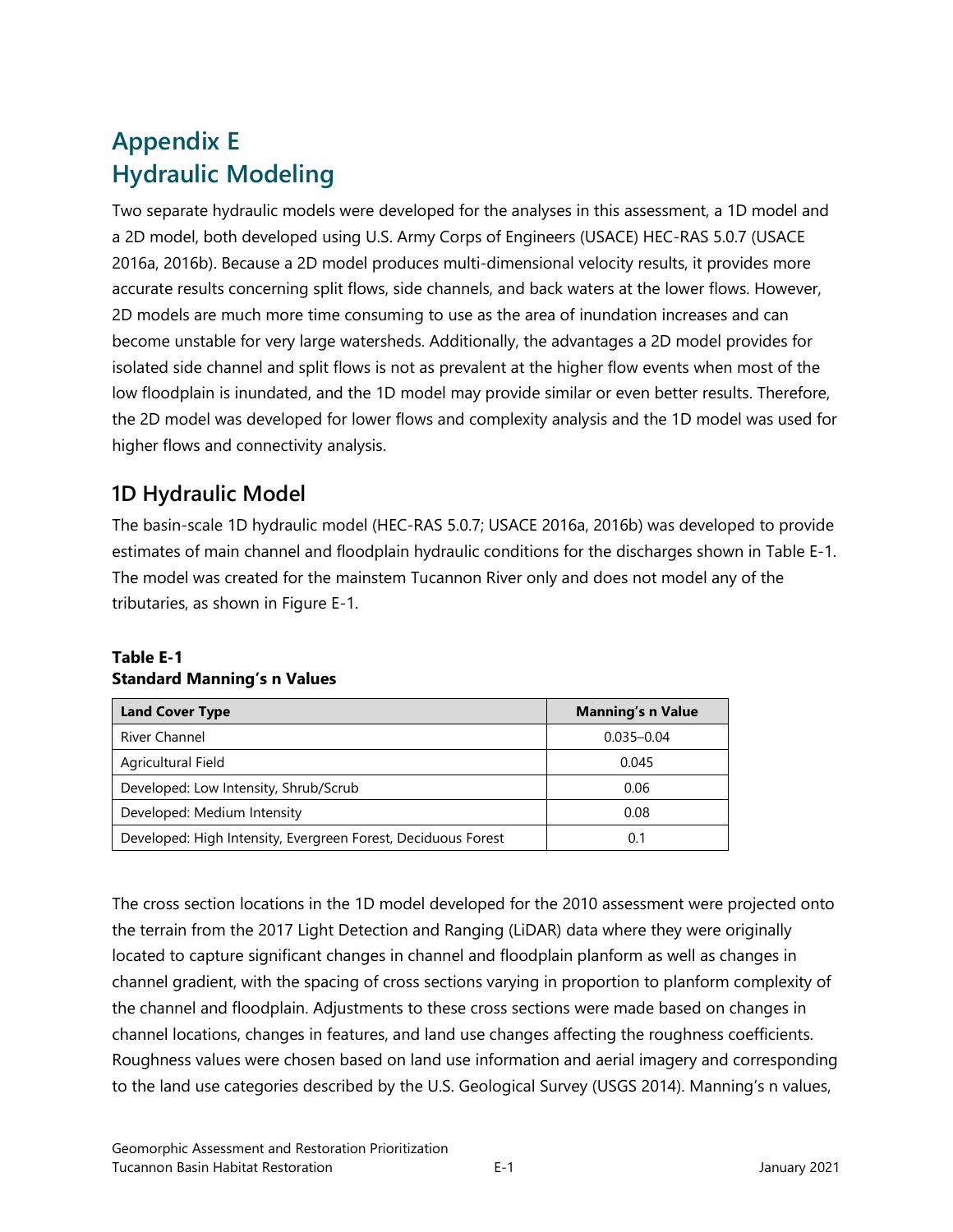shown in Table E-1, are based on those described in Janssen 2016. Additionally, approximately 50% more cross sections were added to better capture the channel features and utilize the higher resolution elevation data available with the 2017 LiDAR.



### **2D Hydraulic Model**

2D hydraulic models are typically developed for short reaches, usually no more than a few miles in length and often as short as a quarter mile for complicated systems. This is due to the difficulty in stabilizing and obtaining accurate results from larger models. Therefore, the 2D hydraulic model for this assessment (HEC-RAS 5.0.7; USACE 2016a, 2016b) was developed using a simplified method. The 2D model for this assessment is actually a series of results of individual 2D models based on more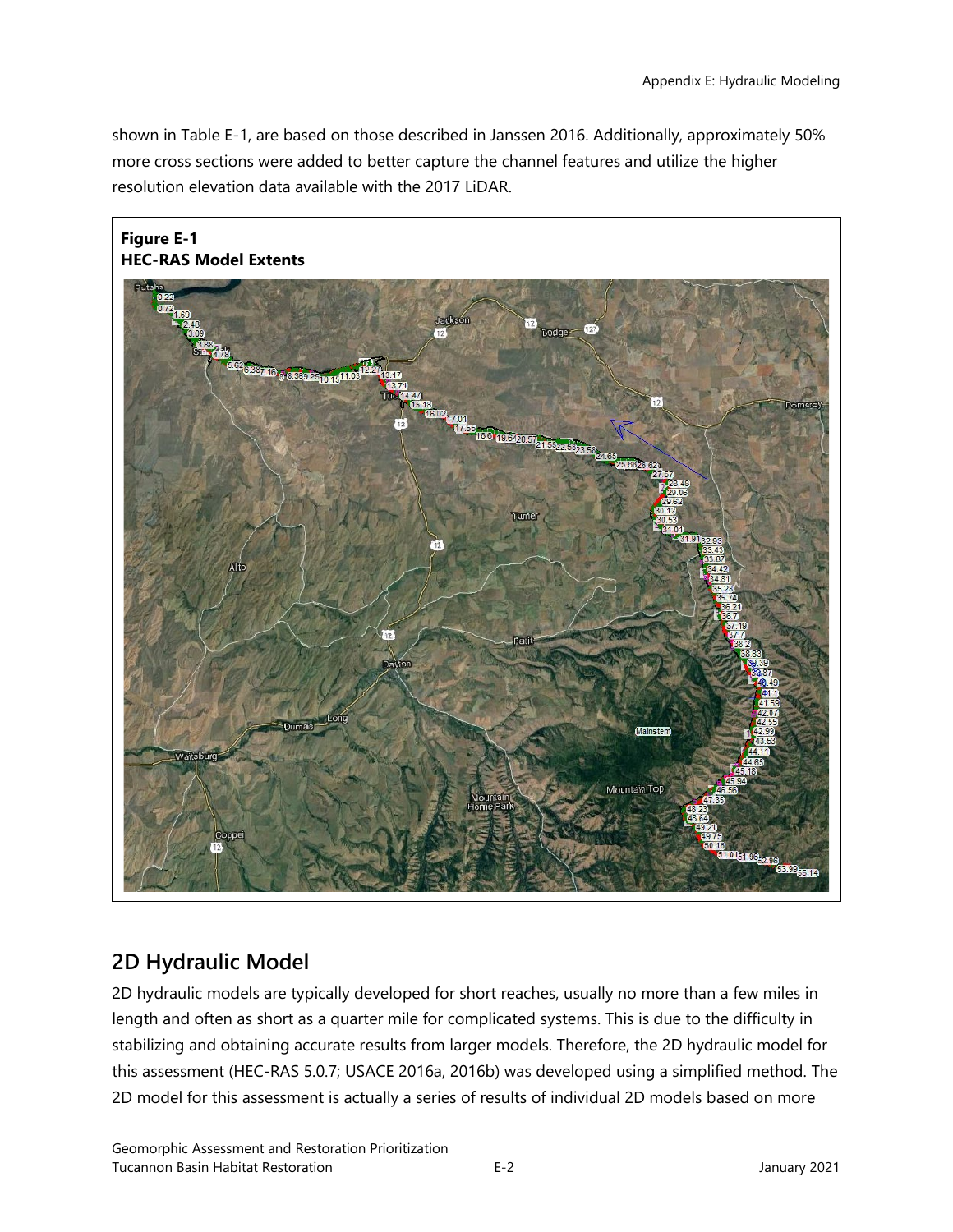manageable reach lengths of 1 to 3 miles. Developing the model in this manner was possible due to several simplifications and assumptions.

First, the 2D model was run for only the lower three steady state flows shown in Table E-2, and was not run with a dynamic realistic hydrograph, but rather an artificial hydrograph designed to ramp up slowly to the studied flows, stay at that flow for enough time to stabilize results, and then ramp up slowly to the next flow. Therefore, the results are only accurate for the three targeted flows described in Table E-2.

#### **Table E-2 Flow Used for 2D Hydraulic Model**

|  | <b>Flow Description</b> | <b>Data Source</b> | <b>Flow Rate at Starbuck</b> |
|--|-------------------------|--------------------|------------------------------|
|  | Low-Winter Flow         | Water Surface DEM  | 130 $\mathsf{cfs}$           |
|  | Mean-Winter Flow        | 2D Hydraulic Model | 300 cfs                      |
|  | 1-year Flood Event      | 2D Hydraulic Model | 552 cfs                      |

cfs: cubic foot per second

DEM: digital elevation model

Next, hydrologic inputs such as small tributaries were not modeled as 2D inputs, but rather the targeted flows for the low-winter flow, mean-winter flow, and 1-year flow for the individual model sections were adjusted based on the same adjustments made in the 1D model. These flow changes are described previously in the 1D Hydraulic Modeling section. This was made easier by ending individual model sections at each major flow input and beginning a new model section with the modified flows. This does create some minor inconsistencies at the intersection point of model sections with flow changes, but not enough to affect the results. Additionally, model section intersection points were chosen to occur in areas with very uniform flow. These areas include road crossing bridges, flow between levees, or in channel sections that were relatively straight and uniform in the 1D model. Figure E-2 shows an example of the intersection point between two model sections. Because the 2D model is only run at low flows, these change locations are uniform and predictable during all three events analyzed. The models begin and end slightly offset from each other to avoid conflicting results; this small gap in coverage was removed through interpolation after the results were determined.

Finally, the 2D model relies on an assumption of the simplification of roughness. A single roughness value was used for the model and does not vary across the floodplain, nor were any changes made to reaches that had been treated with restoration actions. The roughness for the whole model was set to the channel roughness value of n=0.04, a typical value for river channel. While not ideal because roughness effect does change with terrain, there are several strong justifications for this assumption. First, the model only deals with the lower flows of the 1-year level or less, and therefore the vast majority of flow will be in channel, not in the floodplain, and will by definition be within the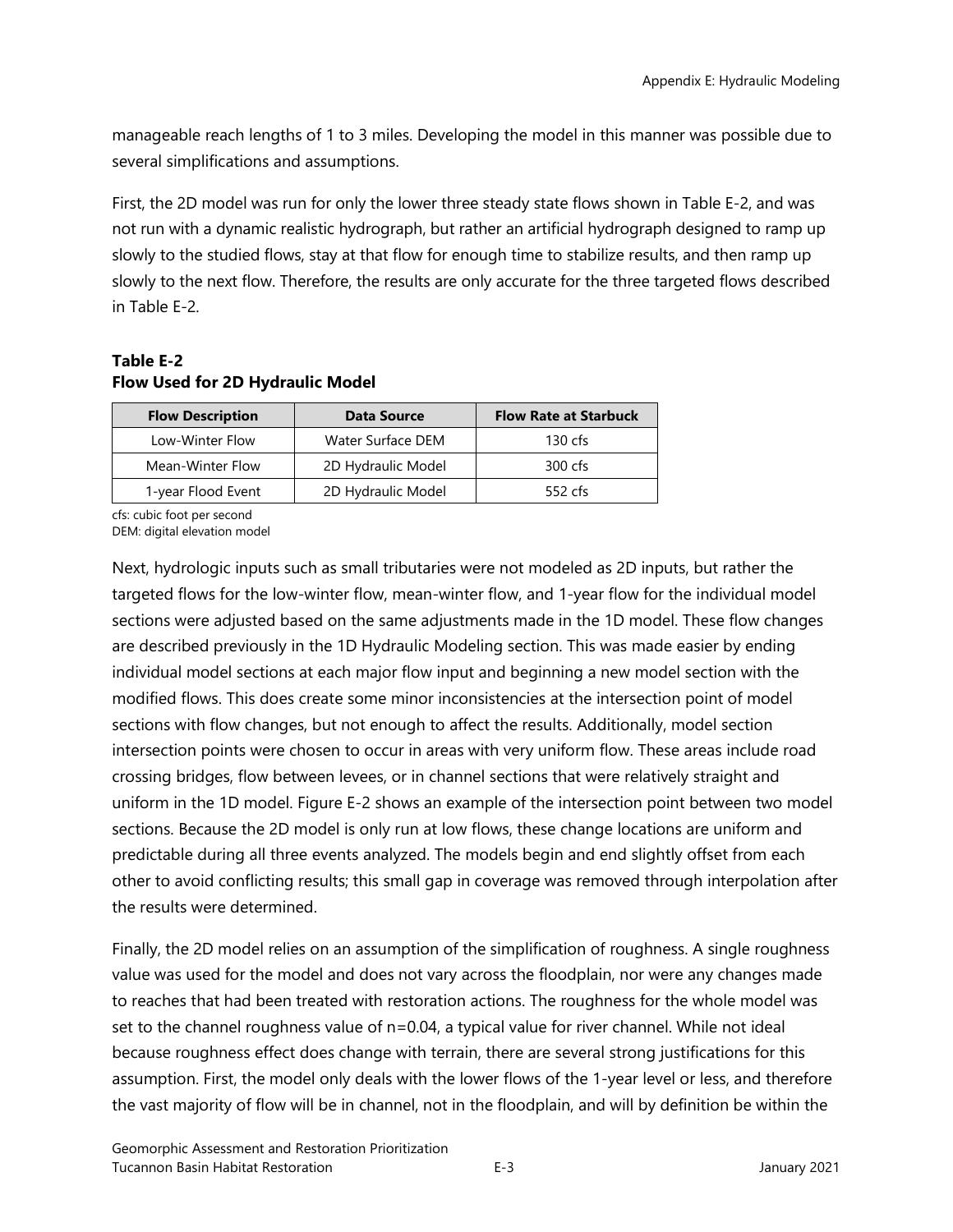bankfull flow. Additionally, any attempt at assigning more detailed roughness values to areas in channel would be assumptions in and of themselves and would not necessarily provide more accurate results. The simplification of roughness for lower flows makes the development of this 2D model feasible.

Once the 2D model sections were completed, the inundation results were then imported into GIS where they were modified slightly to fit together into a single inundation shapefile. The 2D model provides much more detailed results for side channels and split flows and is an essential piece of the complexity analysis.